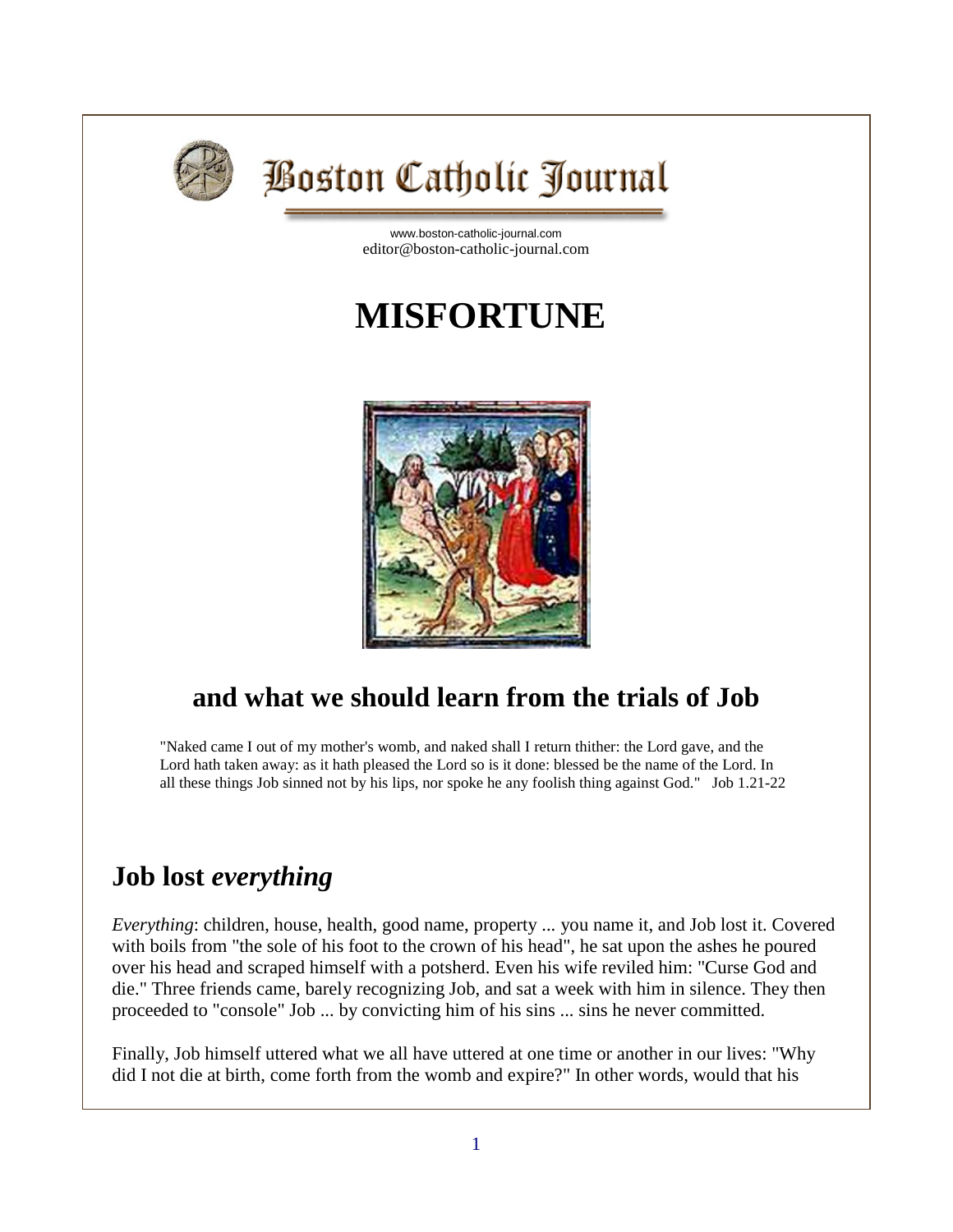nakedness had *never* been clothed in honor and glory --- for then he would not know the pain of *losing* what he never had.

But God had, "... made a fence for him, and his house, and all his substance round about, blessed the works of his hands, and his possession hath increased on the earth?" (Job 1.10)

God prospered Job.

The evil one, knowing this, tore down the hedge, devastated Job's house, and *tempted Job to despair* ... to give up on God.

And yet ... incredibly, "*in all these things Job sinned not*." Job was blameless before God.

## **We** *know* **Job.**

We have *been* Job ... in one form or another at some point, perhaps at many points, in our lives.

We have been devastated, deprived of what we esteemed good, lost our health, our jobs, our dignity, security ... and, for great sorrow, even our families.

How do we console ourselves? Most often, as Job's friends had consoled him, we tell ourselves that our misfortune is, in some incomprehensible sense, *just* ... that we are suffering the rigors of an exacting and ineluctable justice that we had somehow eluded for sins or crimes we no longer remember ... from which we had inexplicably managed to escape, and which have finally caught up with us and demanded tribute.

However, the fact of the matter is that --- at least in the case of Job --- Job's misfortunes were *not just*. There was no proportion between what he suffered and what he had done --- indeed, Job had done nothing but good!

Job's misfortunes were not God's "payback". And neither are ours.

Even *were* justice demanded of us for our sins – and unlike Job, our own sins are many – we can never make adequate restitution, never pay reparation, for we are too poor. We had squandered that patrimony of grace which had been given our First Parents in justice, and we forfeited it just as they did --- *even after* Baptism washed us of that Original Sin, that primal effrontery through which our patrimony became our poverty! Only what is *without sin* can cancel sin. And that justice has already been rendered --- through Jesus Christ on the Cross.

Yes, God is just. But it was not Job --- and it is not us --- it *is God Himself* who paid the price of justice in the shattered humanity of Christ.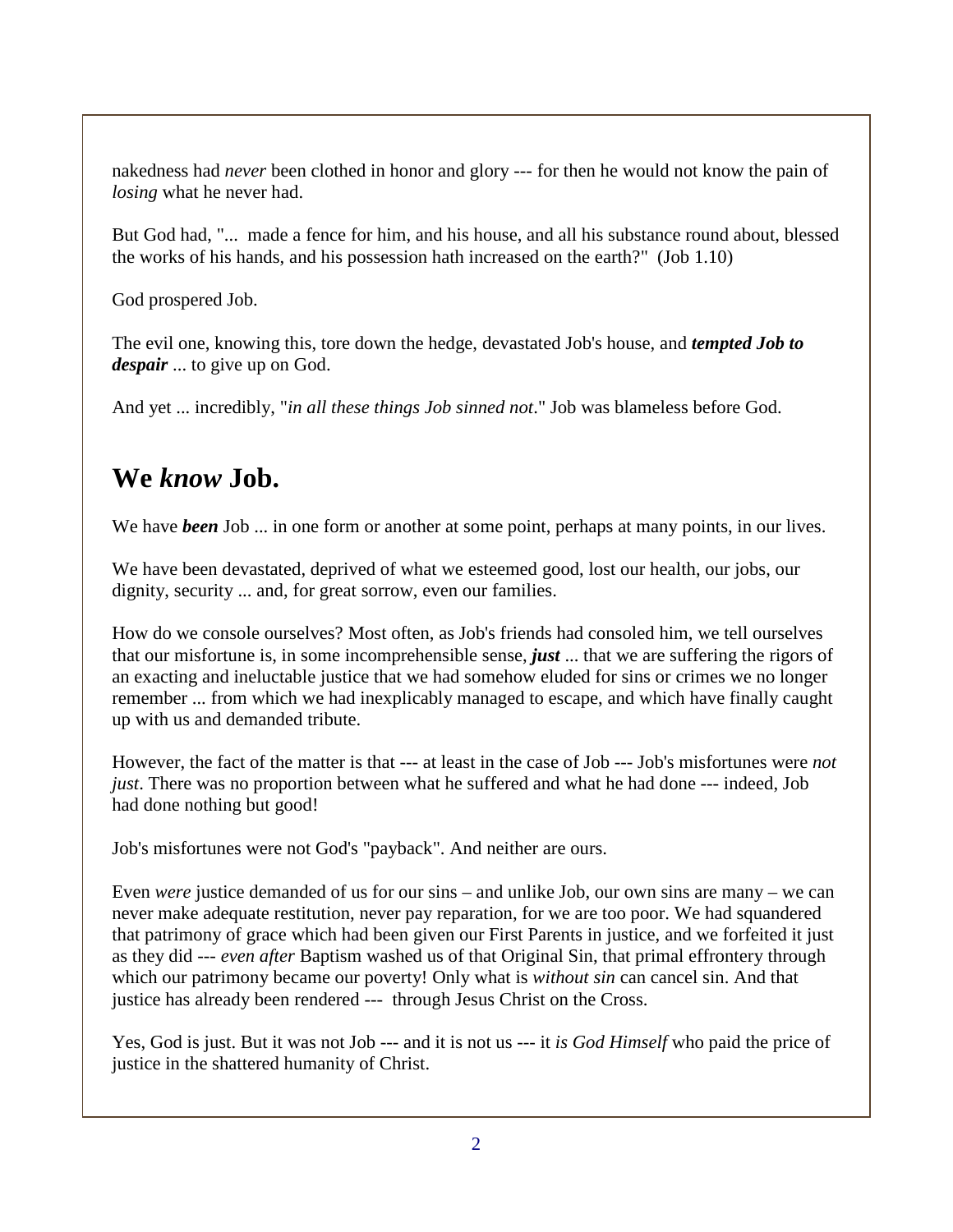#### **Rendering Justice to God**

God did not – *and He does not* – exact the restitution of justice from *us*. We do not possess the tribute, the wherewithal --- and we are fools, or deceived, if we believe that *we* can render justice to God. *Only God can render justice to God.* Why? Because the *plenitude* of justice that *is* God and that is *due* God is infinite because God Himself is infinite*.* His justice --- like His love, goodness, and mercy --- is the *perpetual act* of His being: it is, as it were, the *very fabric* of His *Being*: a "*Being*-good", a "*Being*-loving", a "*Being*-merciful" ... and a "*Being*-just".

Love, mercy, goodness, justice are not merely "*parts*" of God's Being --- rather, His being *is* a "*Being*-good", "*Being*-loving", "*Being*-merciful" ... and "*Being*-just". These *infinite and eternal acts* (the *acts of being*: a-being-loving, a-being-good, a-being-just) do not simply *coincide* with His Being as something extraneous to it --- they *constitute* His *Being*! To sin against justice, then, is to sin against the infinite justice of *God Who alone is a Being-just* ... and note merely a "just" being. How, then, can *finite* man make *infinite* restitution? We cannot. Only Christ, being God, could --- on the Cross. That is why Jesus is called, "the Just One." **\***

#### **So what of Job? What of us?**

We came into this world with nothing. We will leave it with nothing. We think that we have worked for, *earned*, all the good things we enjoy, and reckon the day they may be taken from us *injustice*. Injustice was never done us, for we never merited, *deserved*, any of these things. What, then, of all our hard work and sweat?

Ask yourself from the depths of the truthfulness of your being: have *you* worked *harder*, more *diligently*, more *desperately*, more *deservingly*, than the poverty stricken farmer in sub-Sahara Africa? Why is *he* not adorned as you? Why is *his* plate empty? Because *you* are "more just" and these things are your " more justly" *yours* (your "due" in justice?) --- but somehow not *his*?

If you posses power, wealth, esteem, glory, in this world, do not congratulate yourself on your diligence, your "uncanny" insight, your "good luck" and success. Given the blandishment of the evil one --- the "father of lies" --- which we find in the temptation of Christ, *it is, I suggest, far more appropriate to tremble.*

Behold Job. And also behold Christ --- Christ Who was *also* tempted by that same evil one who, in his empty promise, is frightfully revealing:

"And the devil led Him into a high mountain, and shewed Him all the kingdoms of the world in a moment of time; and he said to Him: *To thee will I give all this power, and the glory of them; for to me they are delivered, and to whom I will, I give them*." (Saint Luke 4.5-6)

Ask yourself soberly: *whence* your prosperity, your power, your wealth? *From whom*, and to what end? And at the cost of whose dignity and through the poverty of how many did you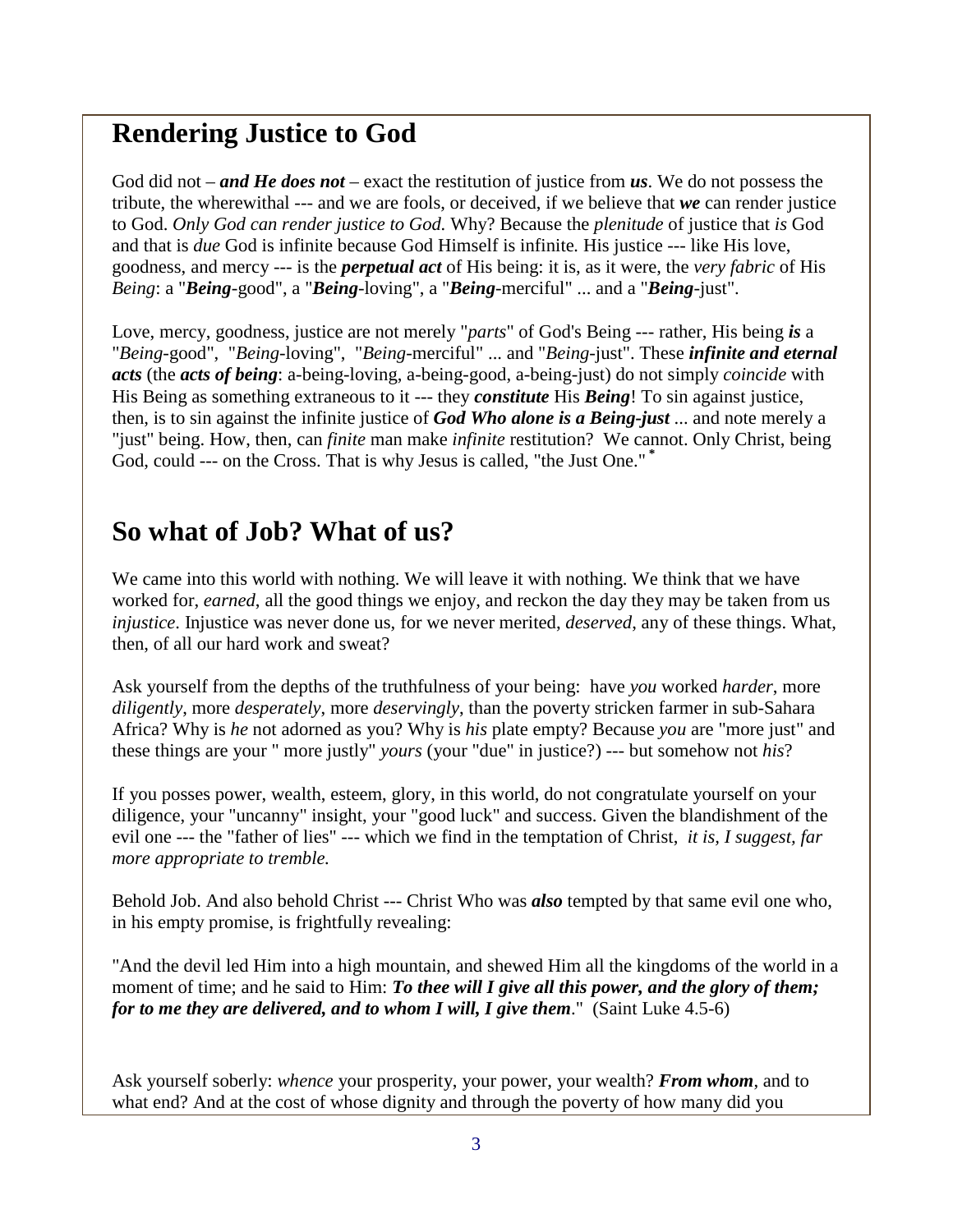acquire it? Prosperity, many Protestants hold, is a sign of *God's* favor, a token of His predilection: if you are "just" and "Godly", God will prosper you.

*Misfortune* and *suffering*, then, are --- much in line with the reasoning of Job's "consolers" --*afflictions from God.* They are the *penalty* --- meted out by God --- for "injustice" and "ungodliness". Material prosperity, on the other hand, together with wealth and power --- these are *God's* blessings for the "just". It is, in a word, their "reward" ... their "due" in all *justice*.

But it was not Saint Paul's ... nor the "reward" due in "justice" to the other Apostles:

"Even unto this hour we both hunger and thirst, and are naked, and are buffeted, and have no fixed abode; And we labour, working with our own hands: we are reviled, and we bless; we are persecuted, and we suffer it. We are blasphemed, and we entreat; we are made as the refuse of this world, the offscouring of all even until now" (1 Cor. 4.10-13)

This was the insidious trap set for Job by the devil through his "consolers" ... and by our own self-recrimination in the face of misfortune. We are confronted with misfortune. Who is to blame? With incredible subtlety, the devils suggests that *Either we are guilty --- or God is!* If we are *not* guilty for this misfortune, then *God* is. If *God* is not, then *we* are. *But neither is the case!*

In other words, Job brought it *unknowingly* upon himself --- and God (*not* the devil, mind you ...) was perfectly willing to be complicit in this injustice ---by punishing Job for what he did *not* do! What is more, He punished Job by "unjustly" taking away "what was his". It was a masterpiece of illusion! Diabolically brilliant! Job was tempted by the devil to *despair* in having "unjustly" lost all that was *"not his in justice*" to begin with!

In a supreme irony, Christ was tempted by the same devil to idolatry through an empty promise to give Him what *was already His to begin with.*

Remember, *who* precisely was it who had said that wealth, material prosperity, and power *was his to give?* And *who* was it that took it away from Job – *that was his to give and his to take?* 

*Misfortunes are not from God.* Nor are they the penalty of your sins, for you would then have nothing (given your countless sins and the justice that would be exacted for each.)

Misfortunes, suffering, want, pain, destitution, illness, are not lofty, if cruel, tributes to justice! They are evils! Evils *out of which God ever brings good* ... as He did with Job who, "*in all these things ... sinned not*."

Misfortune is not of your own making --- still less is it from God. Saint Paul understood this.